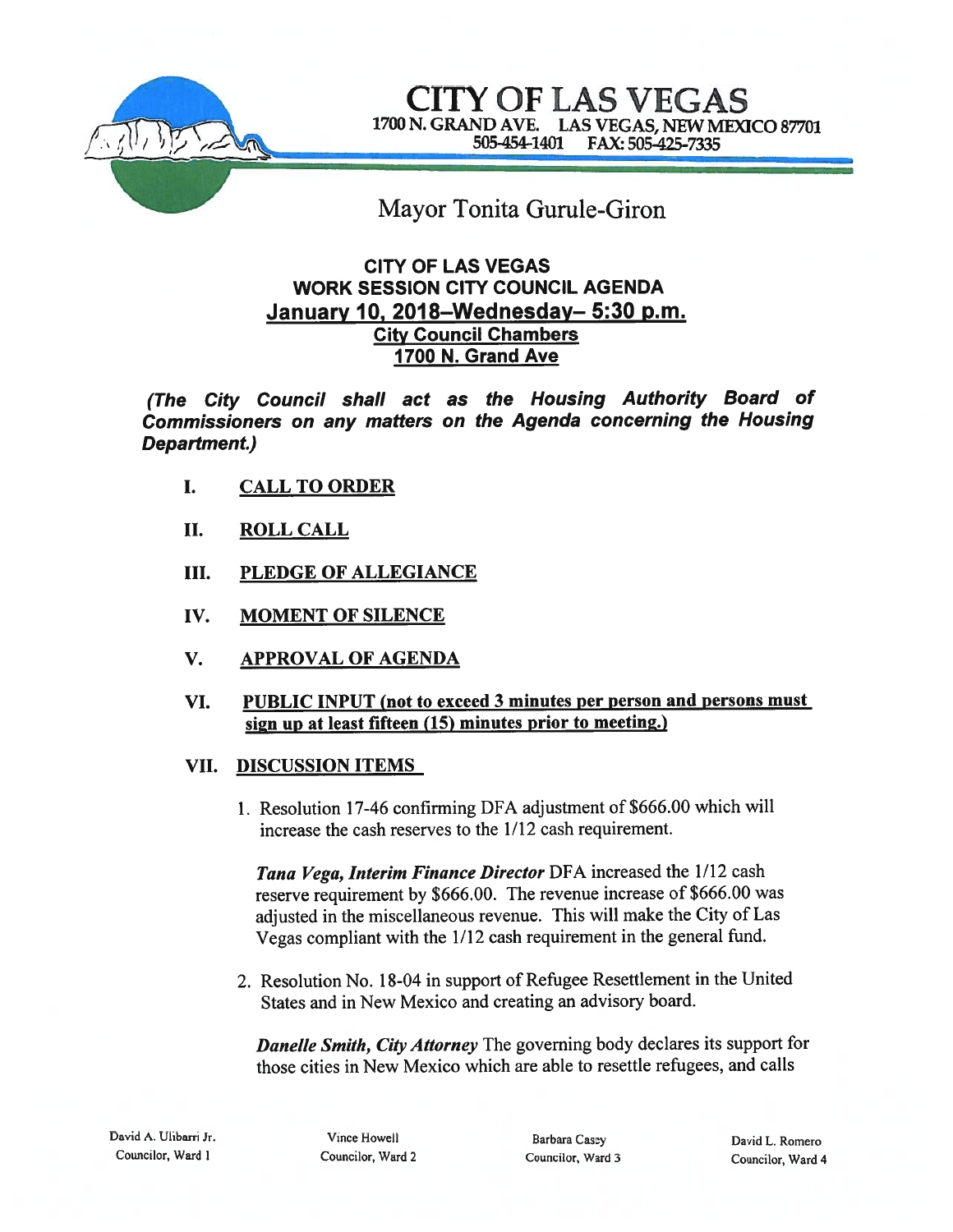for <sup>a</sup> greater national effort to provide <sup>a</sup> safe and secure future for refugees.

3. Open Meetings Resolution 18-01.

Casandra Fresquez, City Clerk Resolution 18-01 establishes reasonable notice of Council meetings in compliance with the Open Meetings Act. Approval of the resolution is required annually.

# VIII. EXECUTIVE SESSION

# THE COUNCIL MAY CONVENE INTO EXECUTIVE SESSION IF SUBJECT MATTER OF ISSUES ARE EXEMPT FROM THE OPEN MEETINGS REQUIREMENT UNDER § (H) OF THE OPEN MEETINGS ACT.

- A. Personnel matters, as permitted by Section 10-15-1 (H) (2) of the New Mexico Open Meetings Act, NMSA 1978.
- B. Matters subject to the attorney client privilege pertaining to threatened or pending litigation in which the City of Las Vegas is or may become <sup>a</sup> participant, as permitted by Section 10-15-1 (H) (7) of the New Mexico Open Meetings Act, NMSA 1978.
- C. Matters pertaining to the discussion of the sale and acquisition of real property, as permitted by Section 10-15-1 (H) (8) of the Open Meetings Act, NMSA 1978.

### IX. ADJOURN

ATTENTION PERSONS WITH DISABILITES: The meeting room and facilities are accessible to persons with mobility disabilities. If you plan to attend the meeting and will need an auxiliary aid or service, please contact the City Clerk's Office prior to the meeting so that arrangements may be made.

ATTENTION PERSONS ATTENDING COUNCIL MEETING: By entering the City Chambers, you consent to photography, audio recording, video recording and its/their use for inclusion on the City of Las Vegas Web-site, and to be televised on Comcast.

NOTE: A final agenda will be posted 72 hours prior to the meeting. Copies of the Agenda may be obtained from City Hall, Office of the City Clerk, 1700 N. Grand Avenue, Las Vegas, NM 87701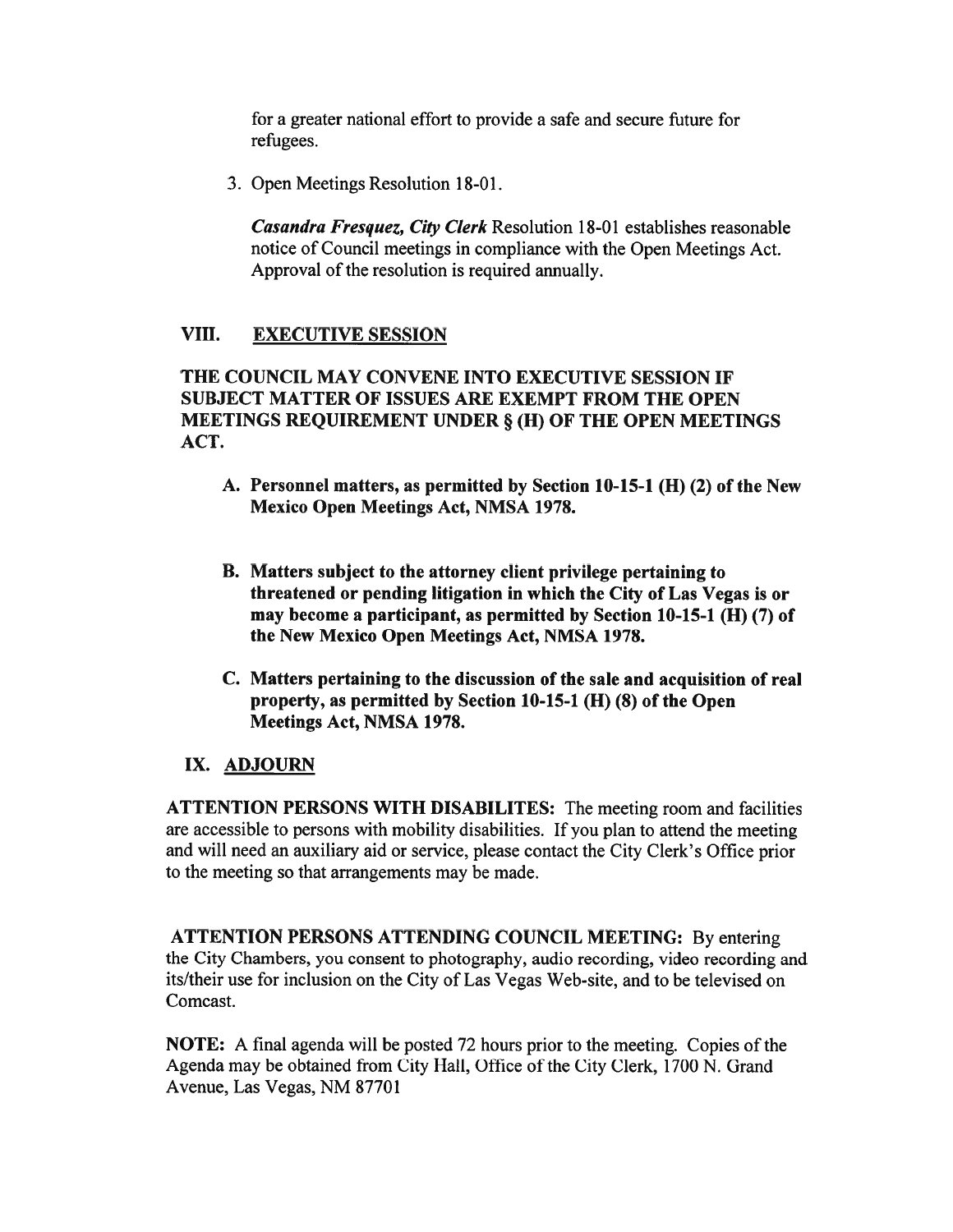# Work Session

### CITY COUNCIL MEETING AGENDA REQUEST

DATE: 1/4/18 DEPT: Finance MEETING DATE: 1/10/18

DISCUSSION ITEM/TOPIC: Resolution 17-46 confirm DFA adjustment of \$666. which will increase the cash reserves to the 1/12 cash requirement.

BACKGROUNDIRATIONALE: DFA increased the 1/12 cash reserve requirement by \$666. The revenue increase of \$666 was adjusted in the miscellaneous revenue. This will make the City of Las Vegas compliant with the 1/12 cash requirement in the general fund.

THIS REQUEST FORM MUST BE SUBMITTED TO THE CITY CLERK'S OFFICE NO LATER THAN 5:00 P.M. ON FRIDAY ONE AND A HALF WEEKS PRIOR TO THE CITY COUNCIL MEETING.

REVIEWED AND APPROVED BY:

**TONITA GURULÉ-GIRÓN MAYOR** 

ANN MARIE GALLEGOS INTERIM CITY MANAGER

SUBMITTER'S SIGNATURE

 $\sqrt{2}4$ 

**TANA VEGA** INTERIM FINANCE DIRECTOR (PROCUREMENT)

CITY ATTORNEY (ALL CONTRACTS, ORDINANCES AND RESOLUTIONS MUST BE REVIEWED)

Revised 1/3/18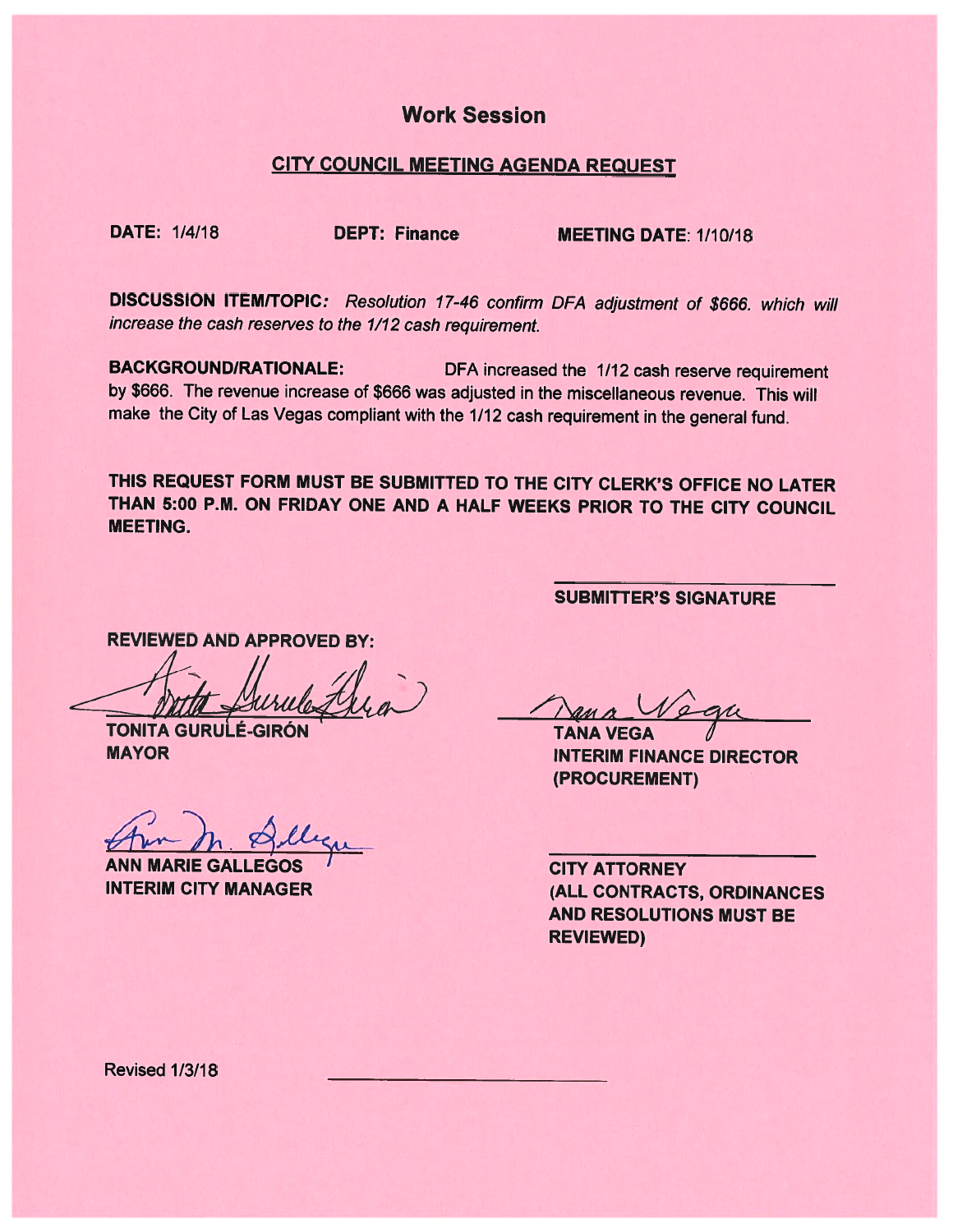#### STATE OF NEW MEXICO MUNICIPALITY OF CITY OF LAS VEGAS RESOLUTION 17-46 FISCAL YEAR 2017-2018 BUDGET ADJUSTMENT REQUEST

WHEREAS, The Governing Body in and for the Municipality of Las Vegas, State of New Mexico has developed <sup>a</sup> budget adjustment reques<sup>t</sup> for fiscal year 2017-2018; and

WHEREAS, said budget adjustment request was developed on the basis of need and through cooperation with<br>all user departments, elected officials and other department supervisors, please see attached schedule; and

WHEREAS, the City of Las Vegas is in need of making budget adjustments in the 2017-2018 fiscal year<br>budget; to include an increase of \$8,000 Grant funding in the General Fund, \$7,599 Grant funding increase in the Librazy Special Fund, <sup>a</sup> decrease of \$21,500 in the E-91 1 Fund, <sup>a</sup> decrease of \$406 in the Bullet Proof Vest Account, an increase of \$9,978 in the Rehab Taxiway Airport Fund, and an increase of \$1,895,000 of SRF Funding in the Water Project Fund. ... and in crease general fund revenues by \$666. Il.

WHEREAS, it is the majority opinion of this governing body that the budget adjustment request is approved<br>and meets the requirements as currently determined for fiscal year 2017-2018;

NOW, THEREFORE BE IT RESOLVED, that the Governing Body of the Municipality of the City of Las<br>Vegas, State of New Mexico hereby approves the budget adjustment request herein above described and respectfully requests approval from the Local Governing Division of the Department of Finance and<br>Administration.

RESOLVED: In session this 20th day of December, 2017.

Male Bia

Tonita Gurule-Giron, Mayor

Casandra Fresquez, City

REVIEWED AND APPROVED AS TO LEGAL SUFFICIENCY ONLY:

APPROVED (AS AMENDED) PURSUANT TO SECTION 6-62 NMSA <sup>1978</sup> LOCAL GOVERNMENT DIVISION

DATE 1 8 BY THE FINANCE AND ADMINISTRATION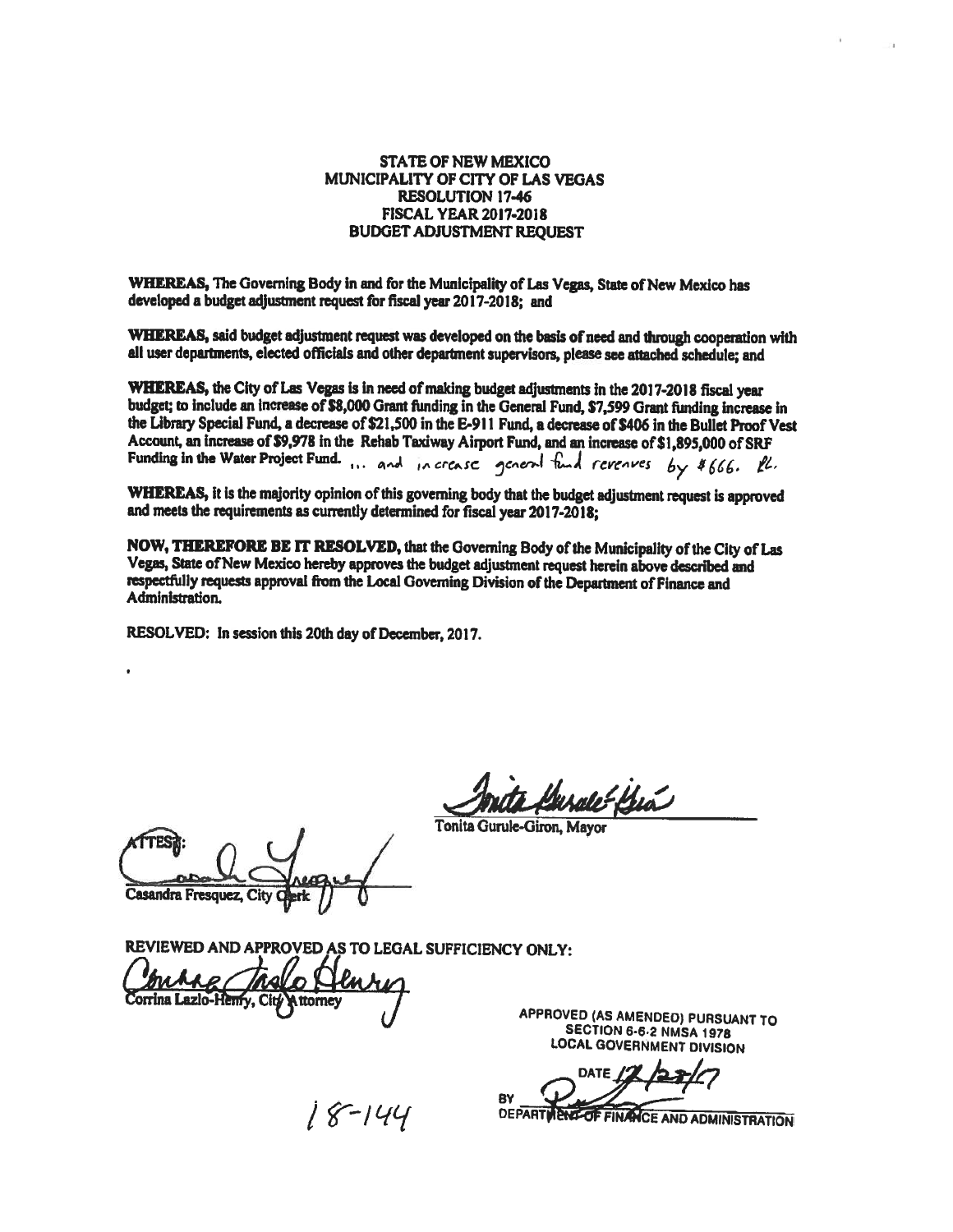# Work Session

#### CITY COUNCIL MEETING AGENDA REQUEST

DATE: 1/3/18 DEPT: Attorney MEETING DATE: 1/10/17

DISCUSSION ITEM/TOPIC: Resolution 18-04 in suppor<sup>t</sup> of Refugee Resettlement in the United States and in New Mexico.

BACKGROUND/RATIONALE:

THIS REQUEST FORM MUST BE SUBMITTED TO THE CITY CLERK'S OFFICE NO LATER THAN 5:00 P.M. ON FRIDAY ONE AND A HALF WEEKS PRIOR TO THE CITY COUNCIL MEETING.

SUBMITTER'S SIGNATURE

REVIEWED AND APPROVED BY:

TONITA GURULÉ-GIRÓN TANA VEGA

ANN MARIE GALLEGOS CITY ATTORNEY

MAYOR INTERIM FINANCE DIRECTOR (PROCUREMENT)

INTERIM CITY MANAGER (ALL CONTRACTS, ORDINANCES AND RESOLUTIONS MUST BE REVIEWED)

Revised 1/3/18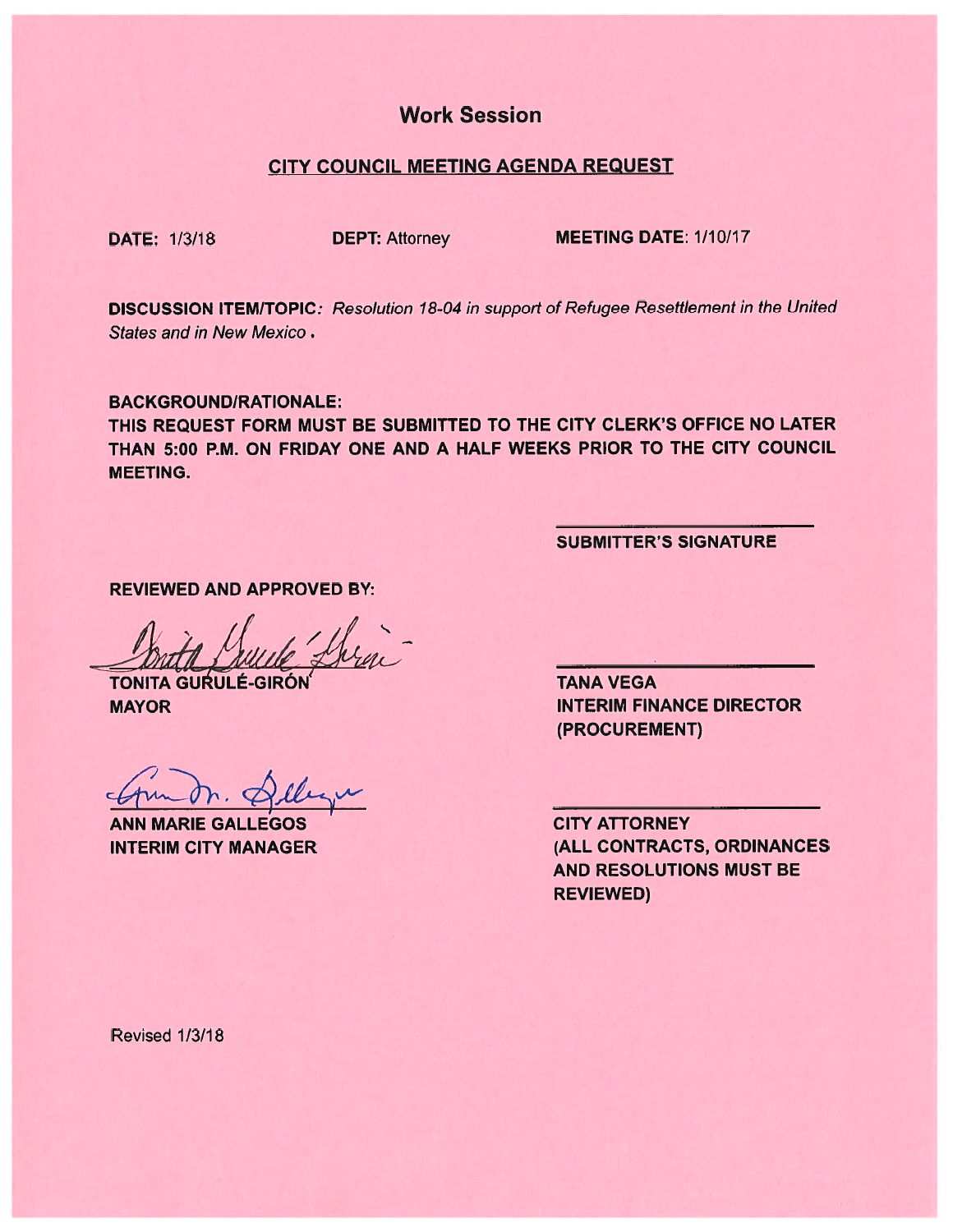# LAS VEGAS, NM RESOLUTION IN SUPPORT OF REFUGEE RESETTLEMENT IN THE UNITED STATES AND IN NEW MEXICO

WHEREAS the world is facing the largest refugee crisis since World War II, with over 22 million refugees, 86% of whom are hosted by low and middle income countries, which do not have the resources to adequately suppor<sup>t</sup> such large numbers;

WHEREAS, the term "refugee" refers to any person who is outside the country of origin and has <sup>a</sup> well-founded fear of being persecuted should he or she return;

WHEREAS, 51 % of refugees are children, 60% of whom have no access to education;

WHEREAS, those officially designated as refugees are registered with the United Nations High Commissioner for Refugees (UNHCR);

WHEREAS, the UNHCR has determined that 1,100,000 refugees are in need of immediate resettlement due to <sup>a</sup> heightened vulnerability to further harm, but less than 200,000 resettlement places have been pledged by nations;

WHEREAS, refugees in most urgen<sup>t</sup> need of resettlement are identified based on their vulnerabilities and risk of further exposure to violence and exploitation —including children traveling alone, female-headed households, victims of torture, the <sup>p</sup>hysically disabled and members of the LGBT community;

WHEREAS, President Obama committed to take in <sup>a</sup> total of 110,000 refugees in 2017, including 10,000 <sup>p</sup>laces for the most vulnerable refugees;

WHEREAS, President Trump in his March 6, 2017 Executive Order reduced the number of refugees to be resettled in 2017 to 50,000;

WHEREAS, President Trump has further reduced the number of refugees to be resettled in 2018 to 45,000, the lowest number in history;

WHEREAS, the three successive travel bans imposed by President Trump, and legal challenges to them, at presen<sup>t</sup> leave the current and future numbers of refugees allowed to enter the U.S. in grea<sup>t</sup> uncertainty;

WHEREAS, despite these White House policies, the refugee-resettlement program enjoys bipartisan suppor<sup>t</sup> in congress;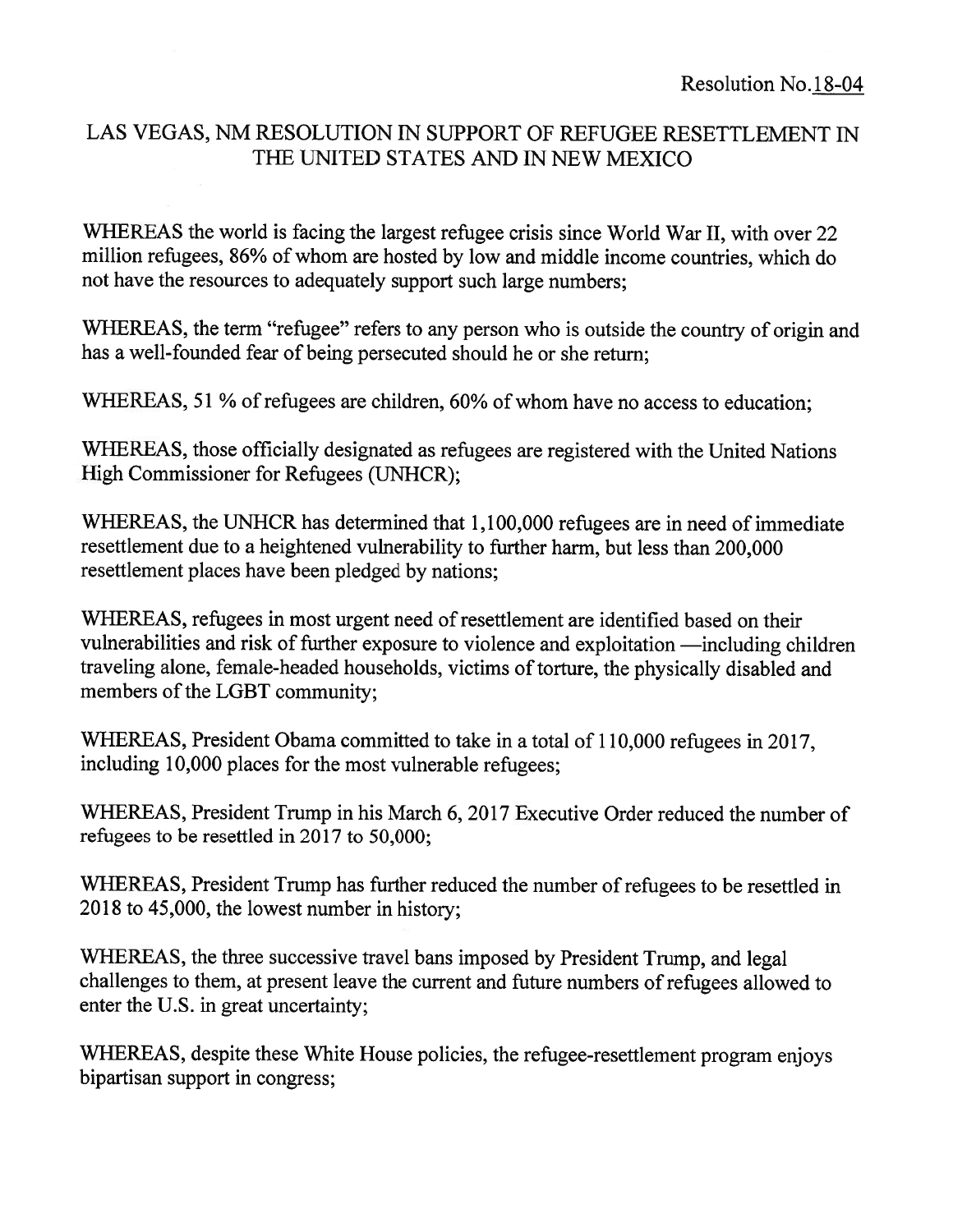WHEREAS, our three federal legislators all have cosponsored legislation which would nullify the Executive Order of March 6 2017;

WHEREAS, we commend the United States for having resettled nearly 800,000 refugees since 2001, but note the ability of and need for our country to do more;

WHEREAS, since 2011, 189 refugees have been resettled in New Mexico;

WHEREAS, refugees represent diverse faiths, including Christians, Muslims, Jews, Hindus, and Buddhists;

WHEREAS, the process for admitting refugees involves screening by the UNHCR and then <sup>a</sup> vetting process by multiple U.S. security and intelligence agencies, lasting <sup>18</sup> to <sup>24</sup> months, before the candidate can enter the country, with <sup>a</sup> "substantial number" of candidates being rejected;

WHEREAS, the agencies officially responsible for resettlement in New Mexico are Catholic Charities and Lutheran Family Services in Albuquerque, and the Interfaith Leadership Alliance in Santa Fe hope to initiate the resettlement of refugees in Santa Fe when the refugee resettlement program is fully resumed;

WHEREAS, an unreleased study by the Department of Health and Human Services shows that for the decade ending in 2014, refugees contributed \$63 billion more to government revenues than they cost the federal government;

WHEREAS, since 1980, no refugee has killed <sup>a</sup> U.S. resident in an act of terrorism;

WHEREAS, communities across the nation have experienced positive economic impacts as <sup>a</sup> result of welcoming and resettling refugees. These impacts are the result of the goods and services produced by refugee workers, refugee-owned businesses, and spending and jobs created by refugee resettlement agencies;

WHEREAS, although many refugees resettling in the United States initially depend on public benefits, most quickly become self-sufficient. Benefits usage declines with length of residence, and median incomes of refugees who arrived 10-20 years earlier are higher than their U.S. born counterparts;

NOW, THEREFORE BE IT RESOLVED, that the governing body declares its support for those cities in New Mexico which are able to resettle refugees, and calls for <sup>a</sup> greater national effort to provide <sup>a</sup> safe and secure future for refugees;

BE IT FURTHER RESOLVED that the City Clerk shall forward copies of this resolution to New Mexico's five federal legislators, its governor and the mayors of Albuquerque and Santa Fe.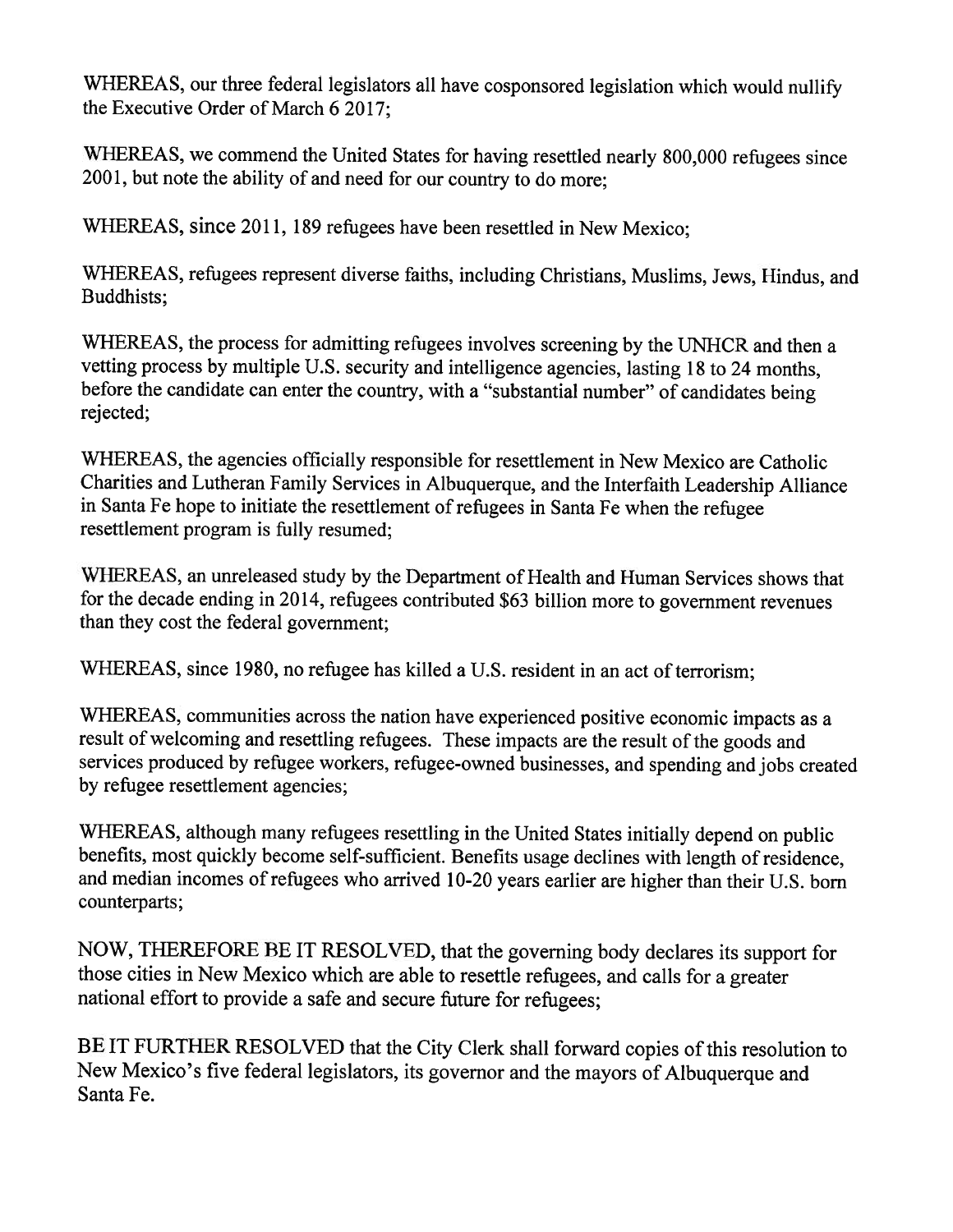Tonita Gurulé-Girón

Attest:

Casandra Fresquez, City Clerk

REVIEWED AND APPROVED AS TO LEGAL SUFFICIENCY ONLY:

City Attorney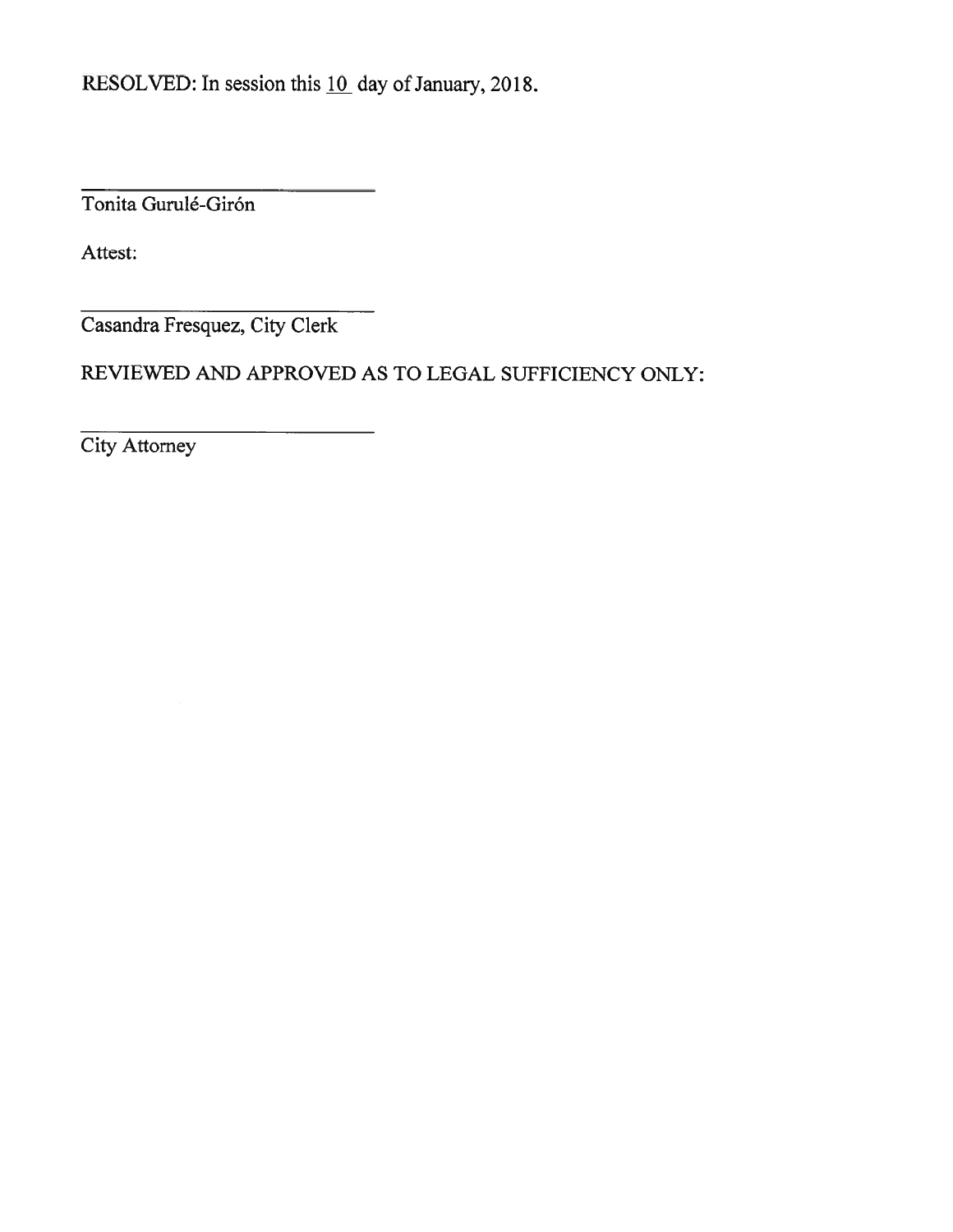# Work Session

### CITY COUNCIL MEETING AGENDA REQUEST

DATE: 1/3/18 DEPT: City Clerk MEETING DATE: 1/10/17

**DISCUSSION ITEM/TOPIC: Open Meeting Resolution 18-01** 

BACKGROUNDIRATIONALE: Resolution 18-01 establishes reasonable notice of Council meetings in compliance with the Open Meetings Act. Approval of the resolution is required annually.

THIS REQUEST FORM MUST BE SUBMITTED TO THE CITY CLERK'S OFFICE NO LATER THAN 5:00 P.M. ON FRIDAY ONE AND A HALF WEEKS PRIOR TO THE CITY COUNCIL MEETING.

 $\subset$ **SUBMITTER'S SIGNATURE** 

REVIEWED AND APPROVED BY:

TONITA GURULÉ-GIRÓN **MAYOR** 

**ANN MARIE GALLEGOS** 

TANA VEGA INTERIM FINANCE DIRECTOR (PROCUREMENT)

**CITY ATTORNEY** INTERIM CITY MANAGER (ALL CONTRACTS, ORDINANCES AND RESOLUTIONS MUST BE REVIEWED)

Revised 1/3/18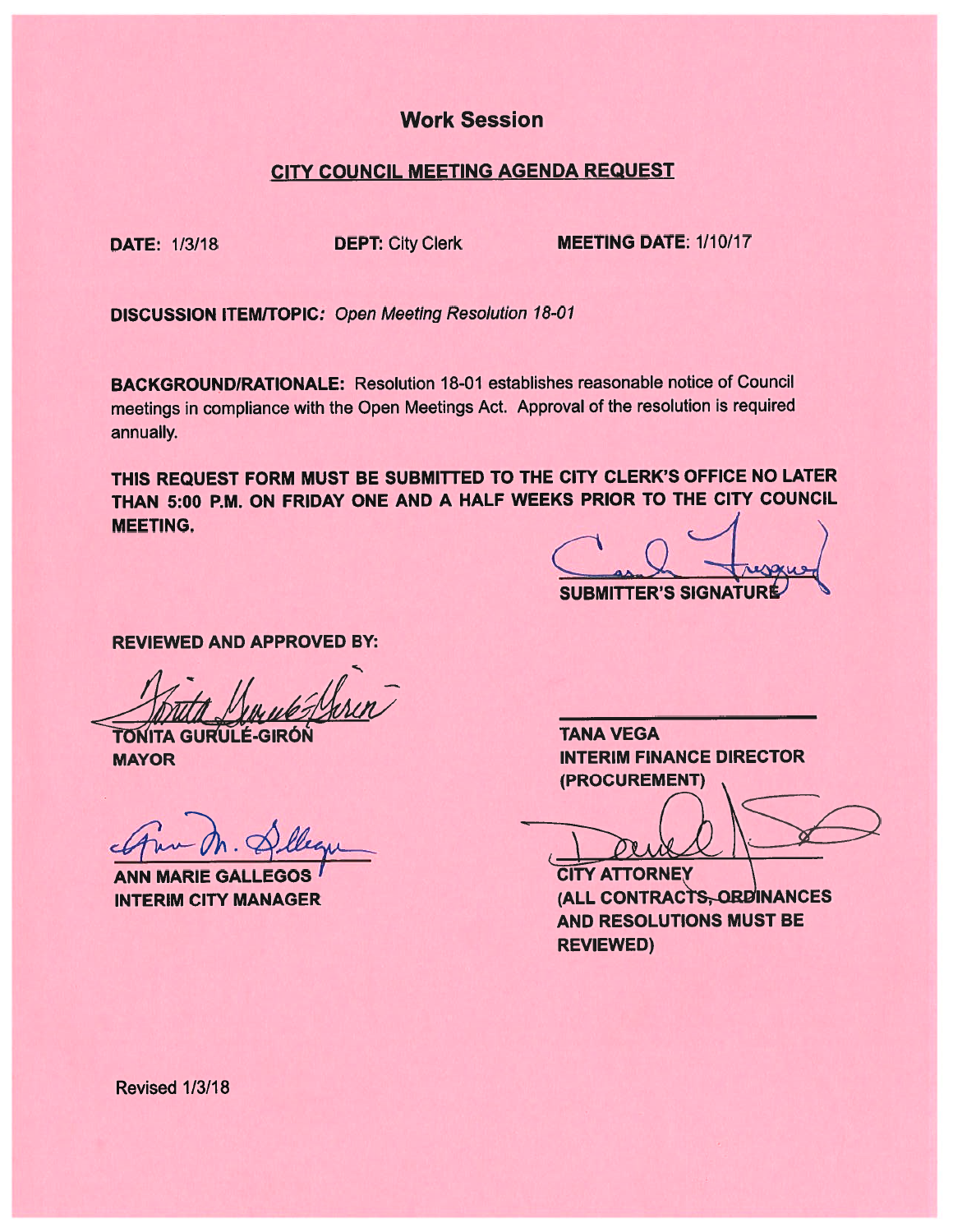#### CITY OF LAS VEGAS RESOLUTION NO. 18-01

#### A RESOLUTION ESTABLISHING REASONABLE NOTICE OF CITY COUNCIL MEETINGS IN COMPLIANCE WITH THE OPEN MEETINGS ACT; RESCINDS AND REPLACES ALL PREVIOUS CITY OF LAS VEGAS RESOLUTIONS REGARDING "REASONABLE NOTICE OF CITY COUNCIL MEETINGS IN COMPLIANCE WITH THE OPEN MEETINGS ACT."

Whereas, Section 10-15-1 (B) of the Open Meetings Act (NMSA 1978, Sections 10-15-1 to 10-15-4) provides that, excep<sup>t</sup> as may be otherwise provided in the New Mexico Constitution or the provisions of the Open Meetings Act, all meetings or <sup>a</sup> quorum of members of any board, council, commission, administrative adjudicatory body or other policy-making body of any state or local public agency held for the purpose of formulating public policy, discussing public business or for the purpose of taking any action within the authority of or the delegated authority of such body are declared to be public meetings open to the public at all times; and

Whereas, any meetings subject to the Open Meetings Act at which the discussion or adoption of any proposed resolution, rule, regulation or formal action occurs and at which <sup>a</sup> majority of <sup>a</sup> quorum of the body is in attendance, and any closed meeting shall be held only after reasonable notice to the public; and

Whereas, Section 10-15-1 (D) of the Open Meetings Act requires the City council to determine at least annually what constitutes reasonable notice of its public meetings;

#### NOW, THEREFORE, BE IT RESOLVED BY THE CITY COUNCIL OF THE CITY OF LAS VEGAS, NEW MEXICO, THAT;

1. Regular Business Meeting. Pursuant to Section 14-7 (A) of the Municipal Code, all Regular Business Meetings of the Las Vegas City Council shall be held on the third Wednesday of each month at 6:00 p.m. at the City Council Chambers, 1700 North Grand Avenue, Las Vegas, New Mexico. The agenda will be available at least seventy-two hours prior to the meetings from the City Clerk whose office is located at the George Arellanes Municipal Complex, 1700 North Grand Avenue, Las Vegas, New Mexico. Notice of said meetings shall be printed in <sup>a</sup> newspaper(s) of general circulation one (1) time, at the beginning of the calendar year; and shall be telephoned, e-mailed or faxed to broadcast stations licensed by the federal communications commission and newspapers of general circulation that have provided <sup>a</sup> written reques<sup>t</sup> for such notice. If <sup>a</sup> regular meeting is postponed, notice of the new time and date of said meeting may be printed in <sup>a</sup> newspaper(s) of general circulation; and shall be telephoned, emailed or faxed to broadcast stations licensed by the federal communications commission and newspapers of general circulation that have provided <sup>a</sup> written reques<sup>t</sup> for such notice at least seventy-two hours to the specific time of the meeting or at the earliest date and time possible. If the date and time of the Regular meeting permanently changed, the new date and time shall be printed in <sup>a</sup> newspaper(s) of general circulation twice, one (1) week apart.

2. Work Sessions. Work Sessions shall be held for the purpose of examining issues, but no official action may be taken on the second Wednesday of each month at 5:30 p.m. at the City Council Chambers, 1700 North Grand Avenue, Las Vegas, New Mexico. The agenda will be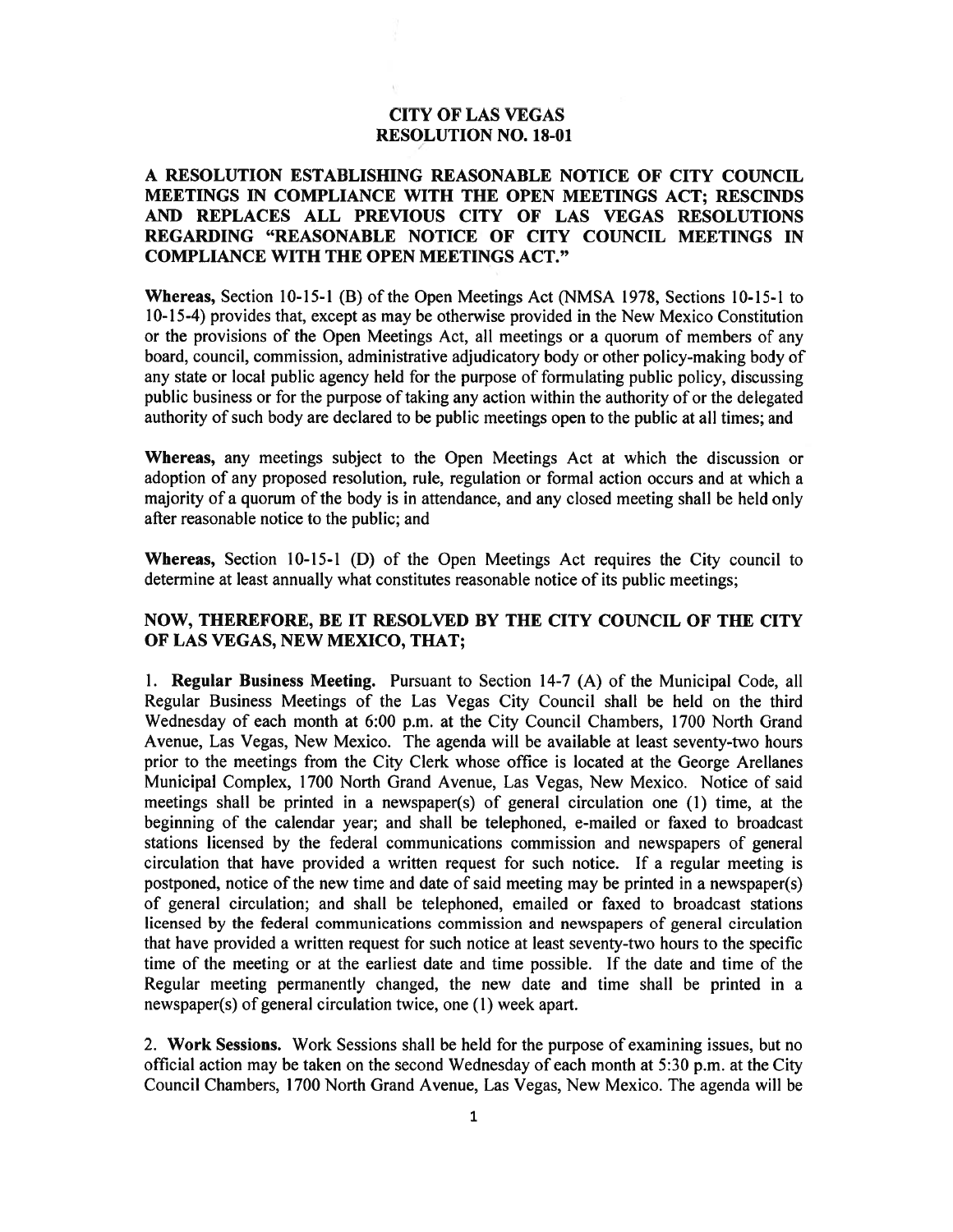available at least seventy-two hours prior to the work session from the City Clerk whose office is located at the George Arellanes Municipal Complex, 1700 North Grand Avenue, Las Vegas, New Mexico. Notice of said work session shall be printed in <sup>a</sup> newspaper(s) of general circulation one (1) time, at the beginning of the calendar year; and shall be telephoned, e-mailed or faxed to broadcast stations licensed by the federal communications commission and newspapers of general circulation that have provided <sup>a</sup> written reques<sup>t</sup> for such notice. If <sup>a</sup> work session is postponed, notice of the new time and date of said work session may be printed in <sup>a</sup> newspaper(s) of general circulation; and shall be telephoned, emailed or faxed to broadcast stations licensed by the federal communications commission and newspapers of general circulation that have provided <sup>a</sup> written reques<sup>t</sup> for such notice at least seventy-two hours prior to the specific time of the meeting or at the earliest date and time possible. If the date and time of the work session is permanently changed, the new date and time shall be printed in <sup>a</sup> newspaper(s) of general circulation twice, one (1) week apart.

3. Other Meetings Not Regularly Scheduled. Special meetings may be called by the Mayor or <sup>a</sup> majority of the members of the City Council by giving notice to each member of the Council, personally served or left at his/her usual place of residence seventy-two hours prior to the meeting. Notice of said special meeting may be printed in <sup>a</sup> newspaper(s) of general circulation at least seventy-two hours before the meeting date or on the earliest date possible prior to the date of the meeting. Notice of said special meeting shall be telephoned, emailed or faxed to broadcast stations licensed by the federal communications commission and newspapers of general circulation that have provided <sup>a</sup> written reques<sup>t</sup> for such notice for public announcement at least seventy-two hours prior to the specific time of the meeting or on the earliest date possible prior to the time of the meeting.

4. Emergency Meetings. Emergency meetings shall be called only under unforeseen circumstances which demand immediate action to protect the health, safety and property of citizens or to protect the public body from substantial financial loss. The City Council will avoid emergency meetings whenever possible. Emergency meetings may be called by the Mayor or <sup>a</sup> majority of the members upon notice as practical under the circumstances. If time permits, notice of said meeting may be printed in <sup>a</sup> newspaper(s) of general circulation on the earliest date possible as soon as the meeting is called. If time permits, notice of said meeting shall also be telephoned, emailed or faxed to broadcast stations licensed by the federal communications commission and newspapers of general circulation that have provided <sup>a</sup> written reques<sup>t</sup> for such notice for public announcements on the earliest date and time possible prior to the time of the meeting. The notice for emergency meetings shall include an agenda for the meeting or information on how the public may obtain <sup>a</sup> copy of the agenda.

5. All notices shall include an agenda for the meeting or information on how members of the public may obtain <sup>a</sup> copy of the agenda. The agenda shall be available to the public at least seventy-two hours before any meeting or at the earliest possible time in case of emergency meetings. The City Council may be flexible on agenda postings under considerable circumstances.

6. The City Council may close <sup>a</sup> meeting to the public if the subject matter of such discussion or action is exemp<sup>t</sup> from the open meetings requirement pursuan<sup>t</sup> to NMSA Section 10-15-1(H) of the Open Meetings Act.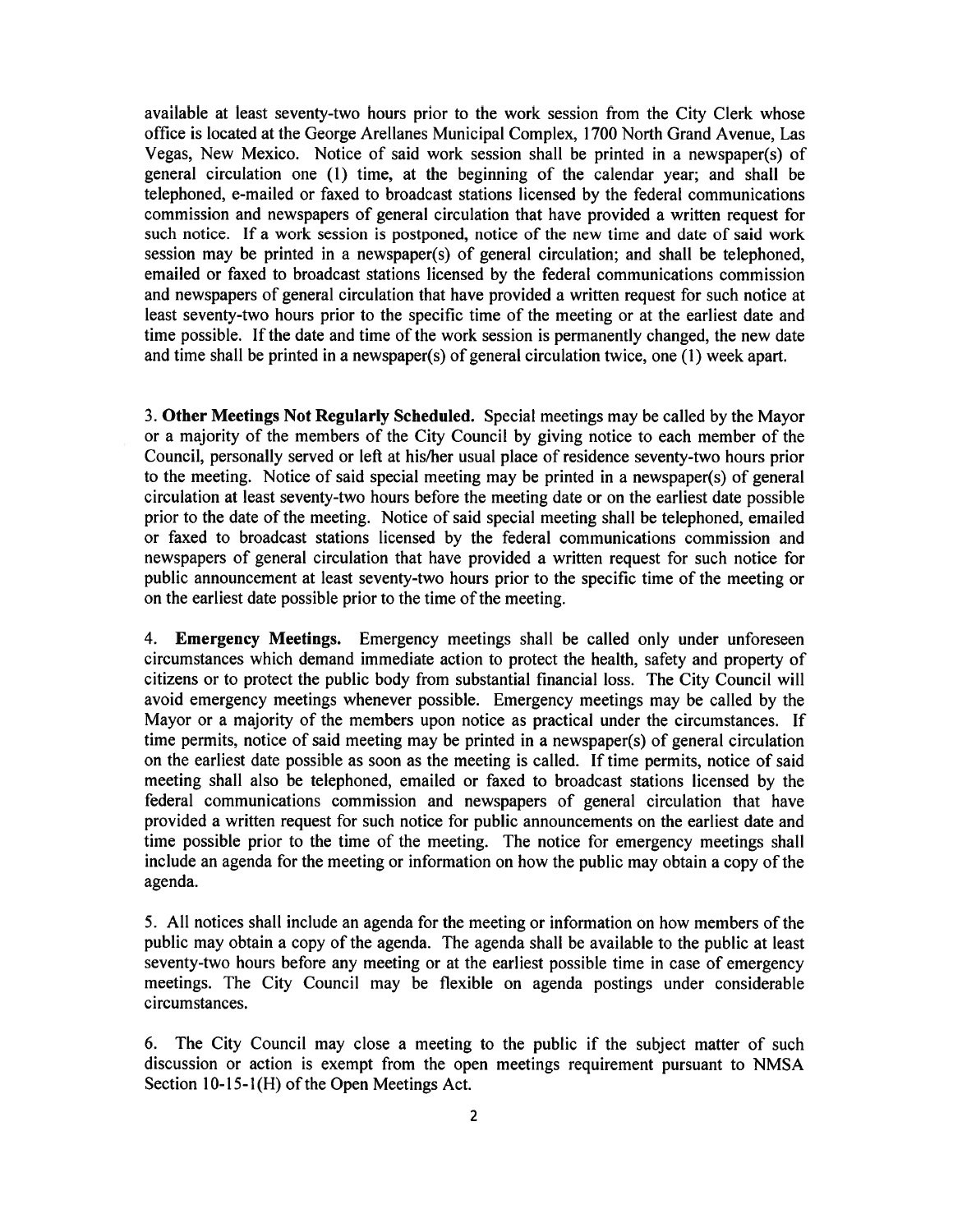6. The City Council may close <sup>a</sup> meeting to the public if the subject matter of such discussion or action is exemp<sup>t</sup> from the open meetings requirement pursuan<sup>t</sup> to NMSA Section  $10-15-1(H)$  of the Open Meetings Act.

(a) If any meeting is closed during an open meeting, such closure shall be approved by <sup>a</sup> majority vote of <sup>a</sup> quorum of the City Council taken during the open meeting. The authority for the closed meeting and the subjects to be discussed shall be stated with reasonable specificity in the motion to close and the vote of each individual member on the motion to close shall be recorded in the minutes. Only those subjects specified in the motion may be discussed in the closed meeting.

(b) If <sup>a</sup> closed meeting is conducted when the City Council is not in an open meeting, the closed meeting shall not be held until public notice, appropriate under the circumstances, stating the specific provision of law authorizing the closed meeting and the subjects to be discussed with reasonable specificity is given to the members and to the general public.

(c) Following completion of any closed meeting, the minutes of the open meeting that was closed, or the minutes of the next open meeting if the closed meeting was separately scheduled, shall state whether the matters discussed in the closed meeting were limited only to those specified in the motion or notice for closure.

(d) Except as provided in NMSA Section 10-15-1(H) of the Open Meetings Act, any action taken as <sup>a</sup> result of discussion in <sup>a</sup> closed meeting shall be made by vote of the City Council in an open meeting.

7. The regular scheduled meetings of the City of Las Vegas' Permanent Boards and Commissions, Advisory Boards and Committees are as follows:

- $\triangleright$  Planning & Zoning Commission/Board of Adjustments Last Monday of the month at 4:00 p.m. — City Council Chambers;
- $\triangleright$  Design Review Board Third Monday of the month at 4:00 p.m. City Council Chambers;
- <sup>&</sup>gt; Lodger's Tax Advisory Board (Quarterly), (January, April, July, October) Second Tuesday of the month at 2:00 p.m. — City Council Chambers;
- $\triangleright$  Police Advisory Commission Third Thursday of the month at 3:00 p.m. Police Department;
- $\triangleright$  Extra-Territorial Zoning Commission Third Tuesday of the month at 4:00 p.m. City Council Chambers;
- $\triangleright$  Public Housing Authority Board of Commissioners Third Wednesday of each month at 5:30 p.m. — City Council Chambers;
- Labor Management Relations Board Meeting will be scheduled and published as required by ordinance, rules and regulations;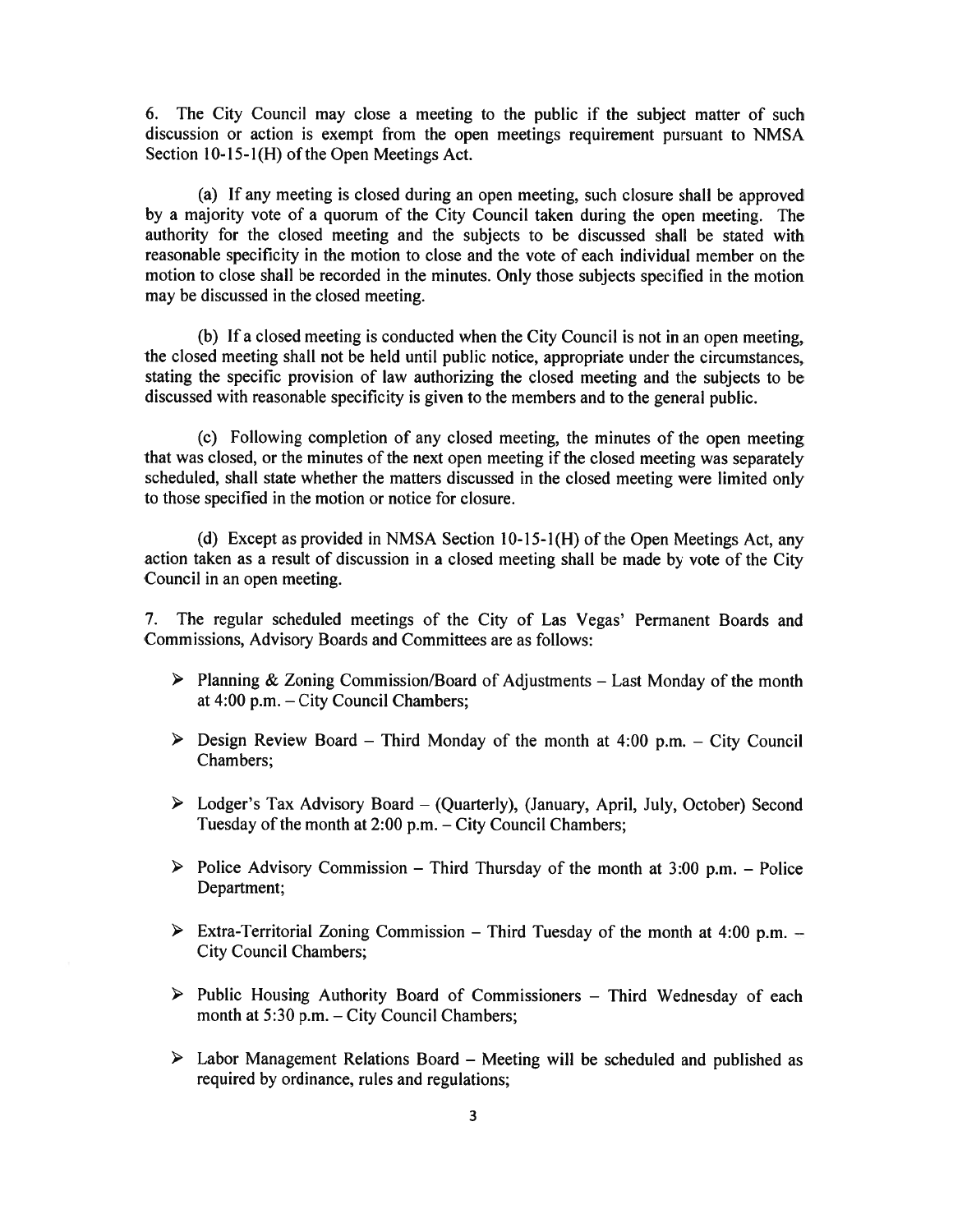- $\triangleright$  Campaign and Ethics Board –Last Thursday of the Month at 5:30 p.m. City Council Chambers;
- $\triangleright$  Library Board (Quarterly), (January, April, July, October) Last Tuesday of the month at 10:00 a.m. — Carnegie Library;
- <sup>&</sup>gt; Museum Board (Quarterly), (February, May, August, November) Second Thursday of the month at 12:00 p.m. - Las Vegas Museum & Rough Riders Memorial Collection;
- $\triangleright$  Tree Board Last Tuesday of the month at 3:00 p.m. Tierra Y Montes Conference Room;
- $\triangleright$  Film Commission (Quarterly), (January, April, July, October) First Wednesday of the month at 4:00 p.m. — City Council Chambers;
- $\triangleright$  Charter Commission First Tuesday of the Month at 5:30 p.m. City Council Chambers;
- $\triangleright$  Youth Advisory Committee (February, April, June, August, October, December) First Tuesday every other month at 2:00 p.m. — Traveler's Café;
- $\triangleright$  Fiesta Advisory Committee (March, May, July) Third Thursday every other month at 1:00 p.m. — Community Development Department;
- $\triangleright$  Finance Advisory Committee Last Thursday at 3:30 p.m. the month following the end of the quarter (April, July, October) – City Council Chambers;
- $\triangleright$  Utility Advisory Committee Second Tuesday of the month at 1:30 p.m. Utilities Department;
- $\triangleright$  Housing Advisory Committee Last Wednesday of the month at 10:00 a.m. City Council Chambers;
- $\triangleright$  Recreation Advisory Committee (Quarterly), (February, May, August, November) Second Monday of the month at 4:00 p.m. — City Council Chambers;
- $\triangleright$  Senior Center Advisory Committee Third Wednesday of the month at 1:30 p.m. Las Vegas Senior Center;
- $\triangleright$  Veteran's Advisory Committee First Wednesday of the Month at 4:30 p.m. Miguel Encinias Veterans Center

This Resolution shall be published in a newspaper(s) of general circulation twice, one  $(1)$ week apar<sup>t</sup> after its adoption.